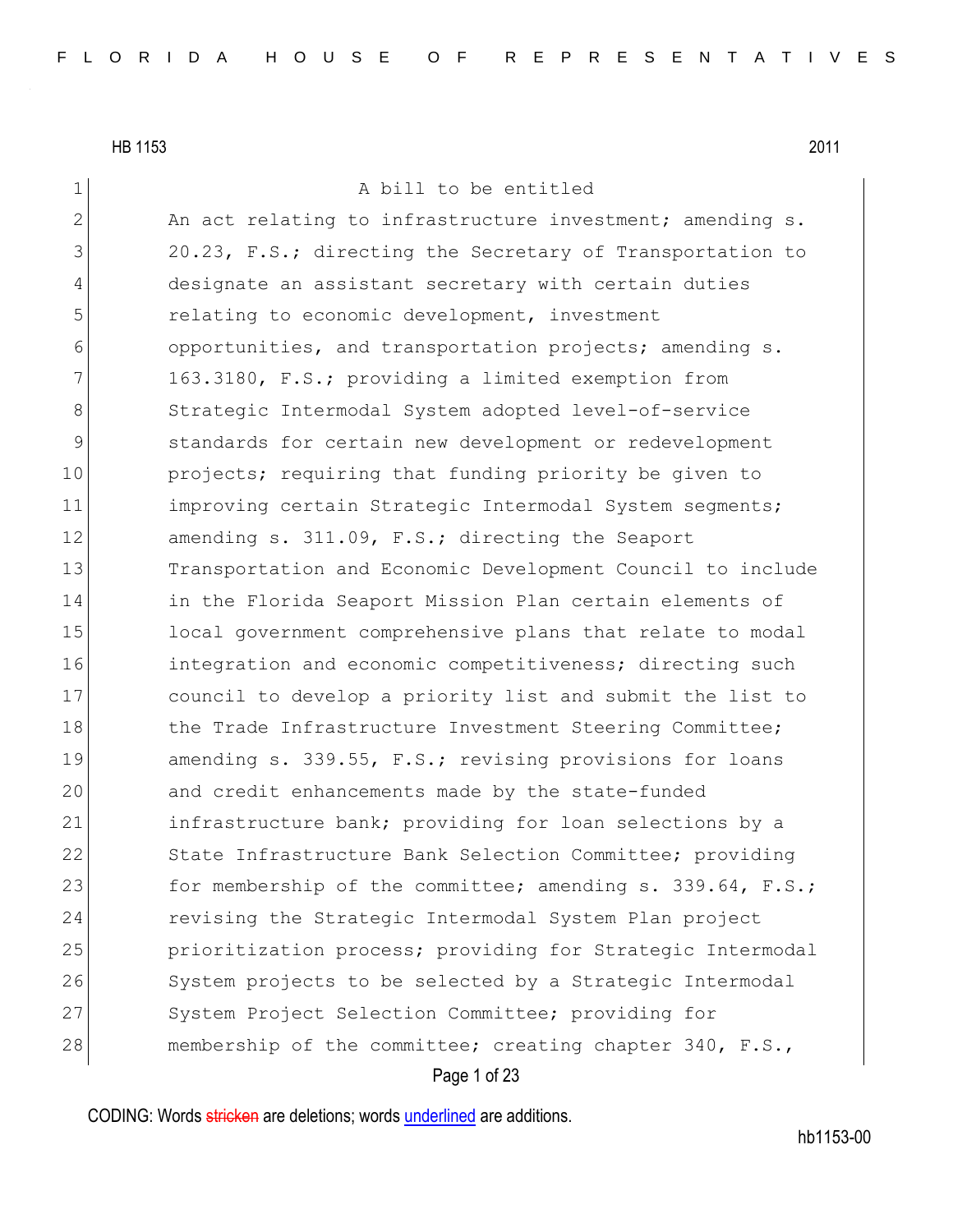29 titled "Infrastructure Development"; creating s. 340.101, 30 F.S.; providing a short title; providing a purpose; 31 creating the Trade Infrastructure Investment Steering 32 Committee; providing for membership, organization, staff, 33 and employees of the committee; authorizing the committee 34 to receive and administer funds; providing duties and 35 responsibilities of the committee; directing the committee 36 to submit reports to the Governor and the Legislature; 37 creating s. 340.102, F.S.; authorizing certain local 38 governmental entities to prepare a comprehensive economic 39 development and expansion and intermodal transportation 40 plan; providing for incorporation of the plan into the 41 local government comprehensive plan; requiring certain 42 elements be included in the plan; providing that, upon 43 approval, plan projects constitute a priority list for 44 state and local funding for transportation and related 45 infrastructure projects of all state agencies; directing 46 certain state agencies to develop a memorandum of 47 agreement for assisting each port in the expedited 48 implementation of projects included in each plan; amending 49 s. 373.406, F.S.; providing that, under specified 50 conditions, certain facilities located in deepwater ports 51 are not part of a stormwater management system and are not 52 impervious; amending s. 373.4133, F.S.; requiring the 53 Department of Environmental Protection to issue a notice 54 of intent for a port conceptual permit within a specified 55 time; providing that a notice of intent to issue such 56 permit creates a rebuttable presumption of compliance with

Page 2 of 23

CODING: Words stricken are deletions; words underlined are additions.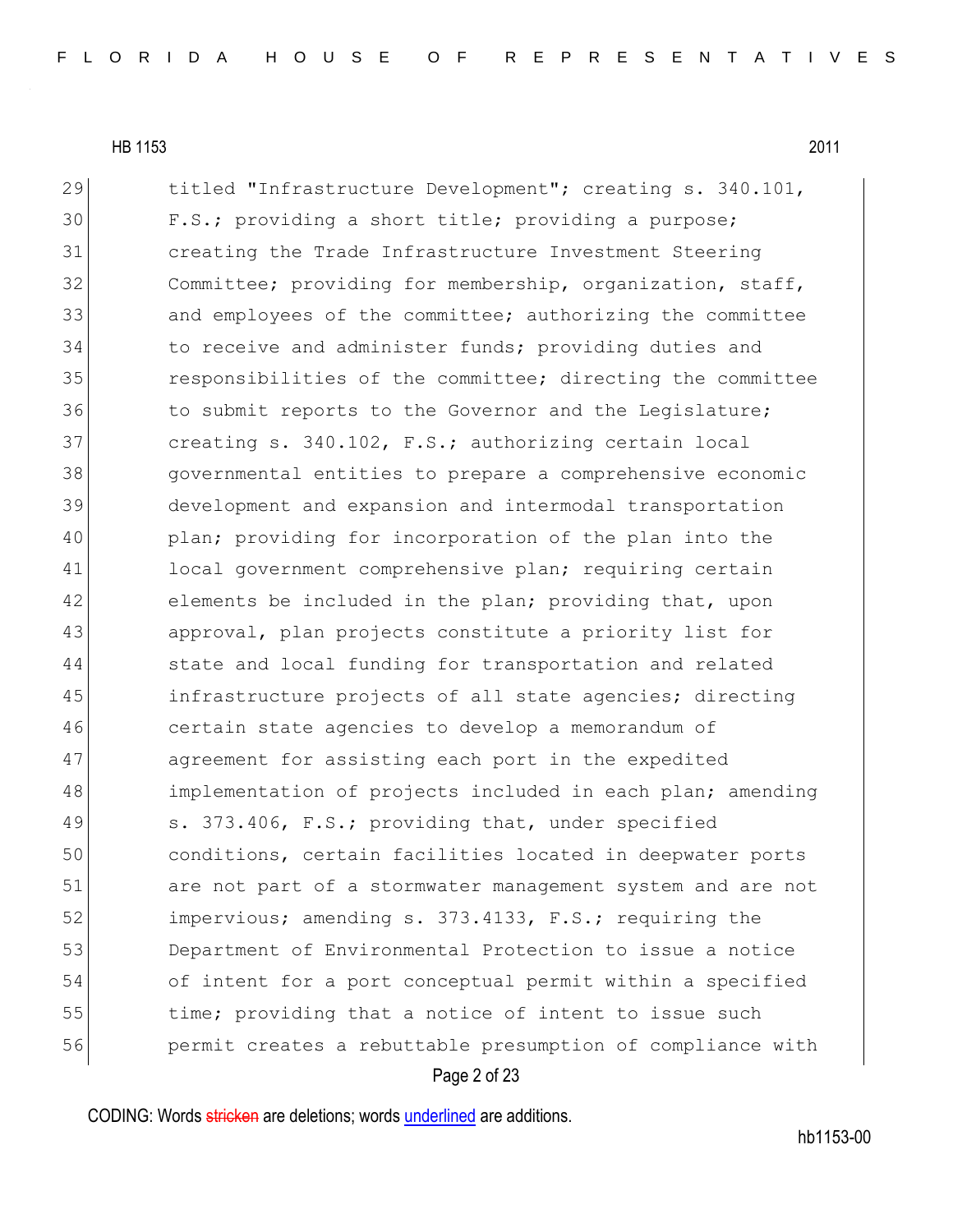57 specified standards and authorization; providing a 58 standard for overcoming such a presumption; requiring the 59 department to issue certain permits within a specified 60 time and to notify specified entities of certain 61 compliance; amending s. 403.813, F.S.; exempting certain 62 seaports from specified permit requirements for 63 maintenance dredging if certain conditions are met; 64 revising provisions for such dredging; providing an 65 effective date. 66 67 Be It Enacted by the Legislature of the State of Florida: 68 69 Section 1. Paragraph (d) of subsection (1) of section 70 20.23, Florida Statutes, is amended to read: 71 20.23 Department of Transportation.—There is created a 72 Department of Transportation which shall be a decentralized 73 agency. 74 (1) 75 (d) The secretary may appoint up to three assistant 76 secretaries who shall be directly responsible to the secretary 77 and who shall perform such duties as are assigned by the 78 secretary. The secretary shall designate to an assistant 79 secretary the duties related to enhancing economic prosperity, 80 including, but not limited to, the responsibility of liaison 81 with the head of economic development in the Executive Office of 82 the Governor. Such assistant secretary shall be directly 83 responsible for providing the Executive Office of the Governor 84 | with investment opportunities and transportation projects that

### Page 3 of 23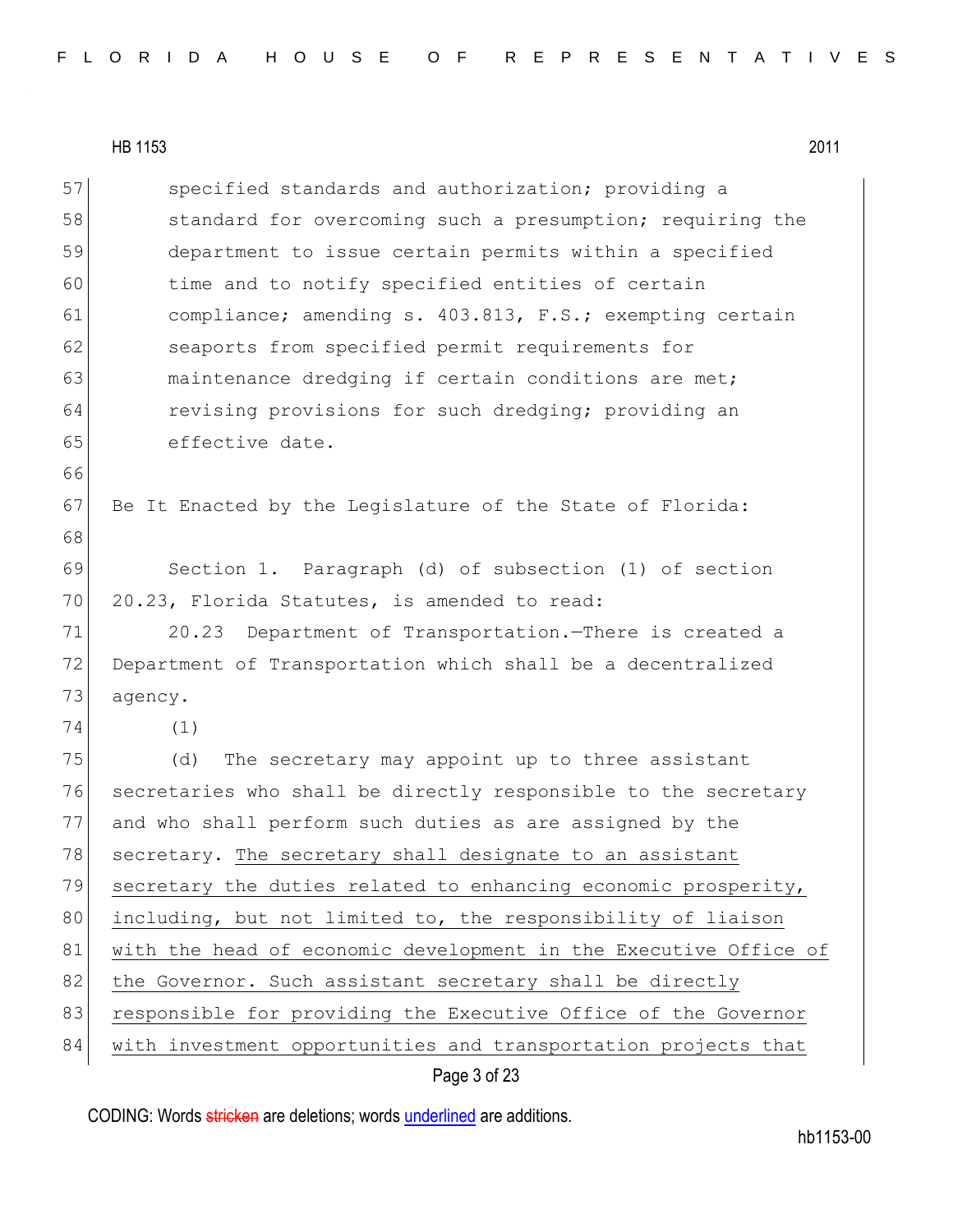85 expand the state's role as a global hub for trade and investment 86 and enhance the supply chain system in the state to process, 87 assemble, and ship goods to markets throughout the eastern 88 United States, Canada, the Caribbean, and Latin America. The 89 secretary may delegate to any assistant secretary the authority 90 to act in the absence of the secretary.

91 Section 2. Subsection (10) of section 163.3180, Florida 92 Statutes, is amended to read:

93 163.3180 Concurrency.-

94 (10)(a) Except in transportation concurrency exception 95 areas, with regard to roadway facilities on the Strategic 96 Intermodal System designated in accordance with s. 339.63, local 97 governments shall adopt the level-of-service standard 98 established by the Department of Transportation by rule. 99 However, if the Office of Tourism, Trade, and Economic 100 Development concurs in writing with the local government that 101 the proposed development is for a qualified job creation project 102 under s. 288.0656 or s. 403.973, the affected local government, 103 after consulting with the Department of Transportation, may 104 provide for a waiver of transportation concurrency for the 105 project. For all other roads on the State Highway System, local 106 governments shall establish an adequate level-of-service 107 standard that need not be consistent with any level-of-service 108 standard established by the Department of Transportation. In 109 establishing adequate level-of-service standards for any 110 arterial roads<sub> $\tau$ </sub> or collector roads, as appropriate, which 111 traverse multiple jurisdictions, local governments shall 112 consider compatibility with the roadway facility's adopted

Page 4 of 23

CODING: Words stricken are deletions; words underlined are additions.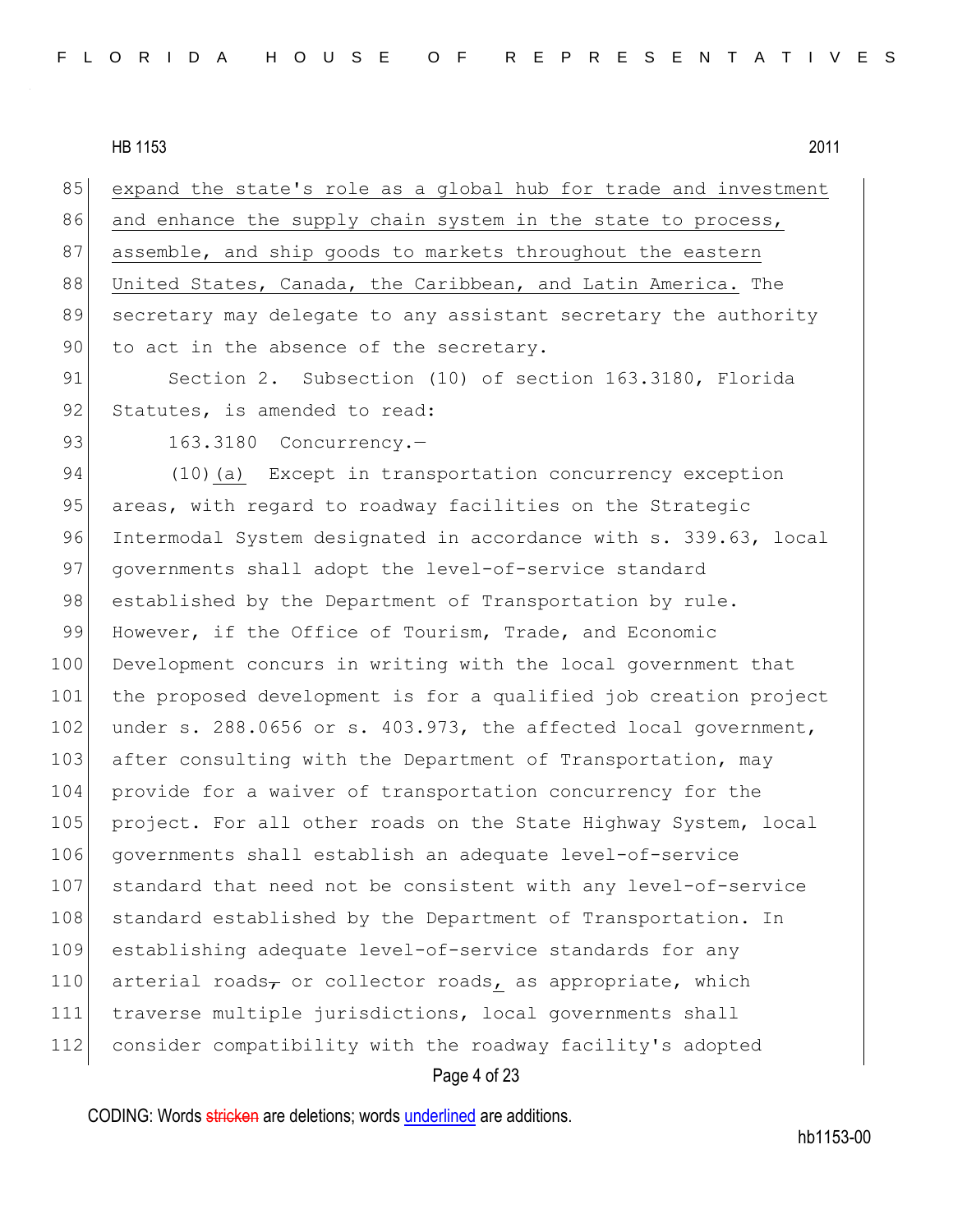113 level-of-service standards in adjacent jurisdictions. Each local government within a county shall use a professionally accepted methodology for measuring impacts on transportation facilities for the purposes of implementing its concurrency management system. Counties are encouraged to coordinate with adjacent counties, and local governments within a county are encouraged to coordinate, for the purpose of using common methodologies for 120 measuring impacts on transportation facilities for the purpose of implementing their concurrency management systems.

122 (b) There shall be a limited exemption from Strategic 123 Intermodal System adopted level-of-service standards for new 124 development or redevelopment projects consistent with the local 125 comprehensive plan as inland multimodal facilities, receiving or 126 sending cargo for distribution and providing cargo storage, 127 consolidation, and repackaging and transfer of goods, and, which 128 may, if developed as proposed, include other intermodal 129 terminals, related transportation facilities, warehousing and 130 distribution, and associated office space, and light industrial, 131 manufacturing, and assembly uses. The limited exemption shall 132 apply if the project meets all of the following criteria: 133 1. The project will not cause the adopted level-of-service 134 on Strategic Intermodal System facilities to be exceeded by more 135 than 150 percent within the first 5 years of the project's 136 development. 137 2. The project, upon completion, will result in the 138 creation of at least 50 full-time jobs. 139 3. The project is compatible with existing and planned 140 adjacent land uses.

### Page 5 of 23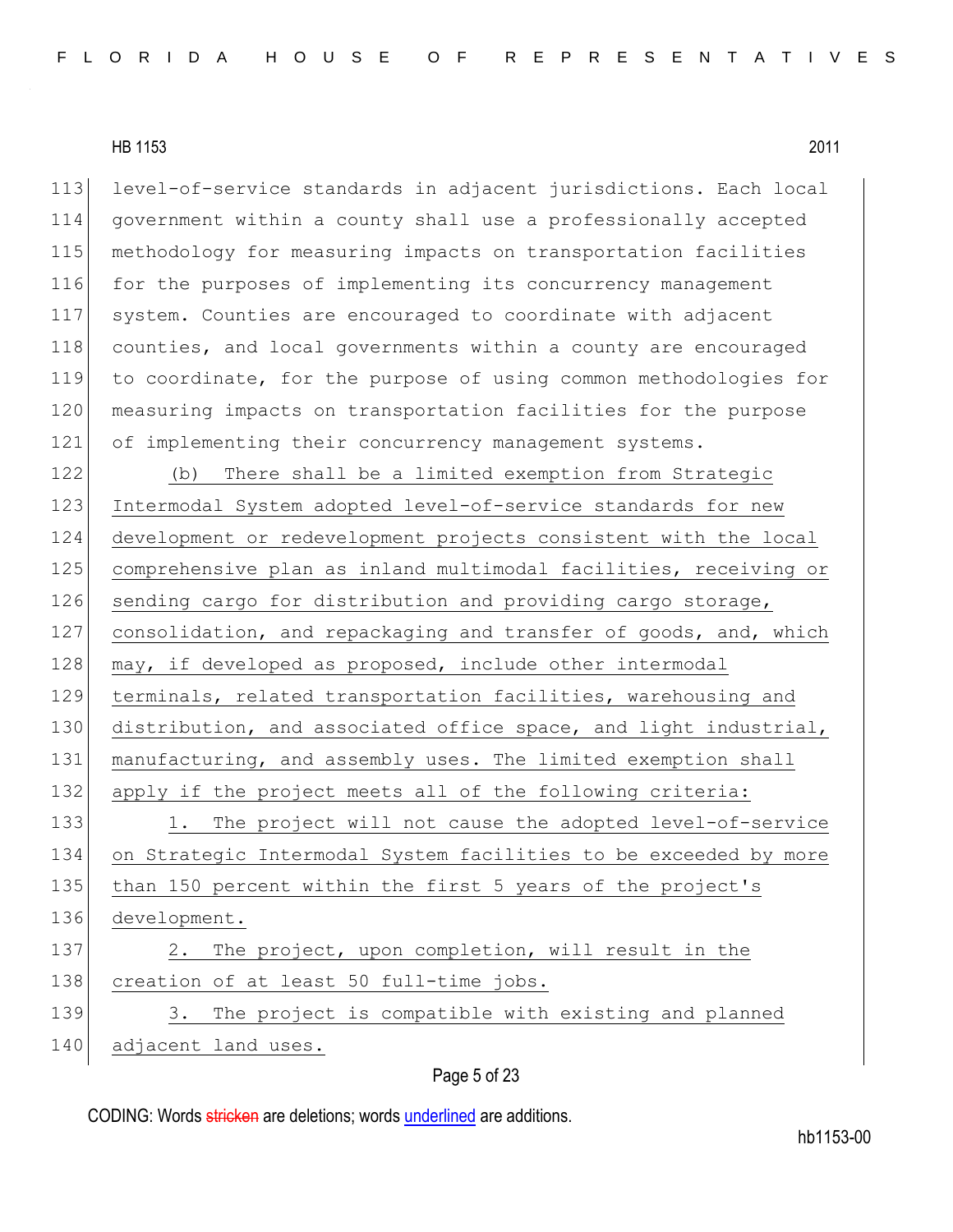Page 6 of 23 141 4. The project is consistent with local and regional 142 economic development goals or plans. 143 5. The project is proximate to regionally significant road 144 and rail transportation facilities. 145 Section 3. Funding priority shall be given to improving 146 Strategic Intermodal System segments anticipated to exceed the 147 adopted level-of-service standards within the next 5 years as a 148 result of new development or redevelopment projects as set forth 149 in s. 163.3180(10)(b), Florida Statutes. 150 Section 4. Subsection (3) of section 311.09, Florida 151 Statutes, is amended to read: 152 311.09 Florida Seaport Transportation and Economic 153 Development Council.-154 (3) The council shall prepare a 5-year Florida Seaport 155 Mission Plan defining the goals and objectives of the council 156 concerning the development of port facilities and an intermodal 157 transportation system consistent with the goals of the Florida 158 Transportation Plan developed pursuant to s. 339.155. The 159 council shall include the modal integration and economic 160 competitiveness plan included in the applicable local government 161 comprehensive plan under s. 163.3177(6)(j)4. The Florida Seaport 162 Mission Plan shall include specific recommendations for the 163 construction of transportation facilities connecting any port to 164 another transportation mode and for the efficient, cost-165 effective development of transportation facilities or port 166 facilities for the purpose of enhancing international trade, 167 promoting cargo flow, increasing cruise passenger movements, 168 increasing port revenues, and providing economic benefits to the

CODING: Words stricken are deletions; words underlined are additions.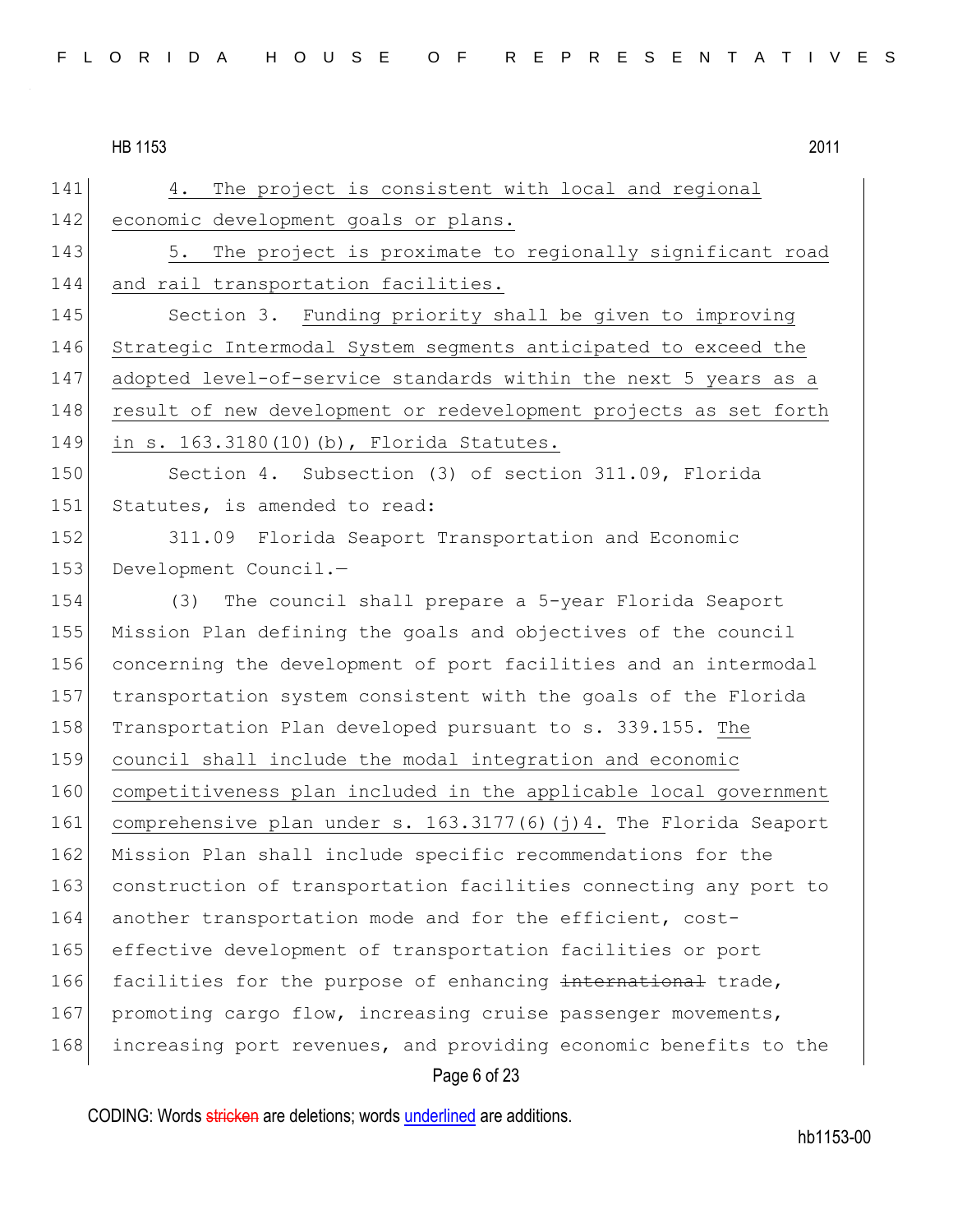169 state. The council shall develop a priority list of projects 170 based on these recommendations annually and shall submit the 171 list to the Trade Infrastructure Investment Steering Committee 172 created pursuant to s. 340.101. The council shall update the 5- 173 year Florida Seaport Mission Plan annually and shall submit the 174 plan no later than February 1 of each year to the President of 175 the Senate; the Speaker of the House of Representatives; the 176 Office of Tourism, Trade, and Economic Development; the 177 Department of Transportation; and the Department of Community 178 Affairs. The council shall develop programs, based on an 179 examination of existing programs in Florida and other states, 180 for the training of minorities and secondary school students in 181 job skills associated with employment opportunities in the 182 maritime industry, and report on progress and recommendations 183 for further action to the President of the Senate and the 184 Speaker of the House of Representatives annually. 185 Section 5. Paragraph (a) of subsection (2) and subsection 186 (7) of section 339.55, Florida Statutes, are amended to read: 187 339.55 State-funded infrastructure bank.— 188 (2) The bank may lend capital costs or provide credit 189 enhancements for: 190 (a) A transportation facility project that is on the State 191 Highway System or that provides for increased mobility on the 192 state's transportation system or provides for intermodal 193 connectivity with airports, seaports, rail facilities, and other

195 movement of people and goods.

196 (7) The final selection for loans shall be made by a State

```
Page 7 of 23
```
194 transportation terminals, pursuant to s. 341.053, for the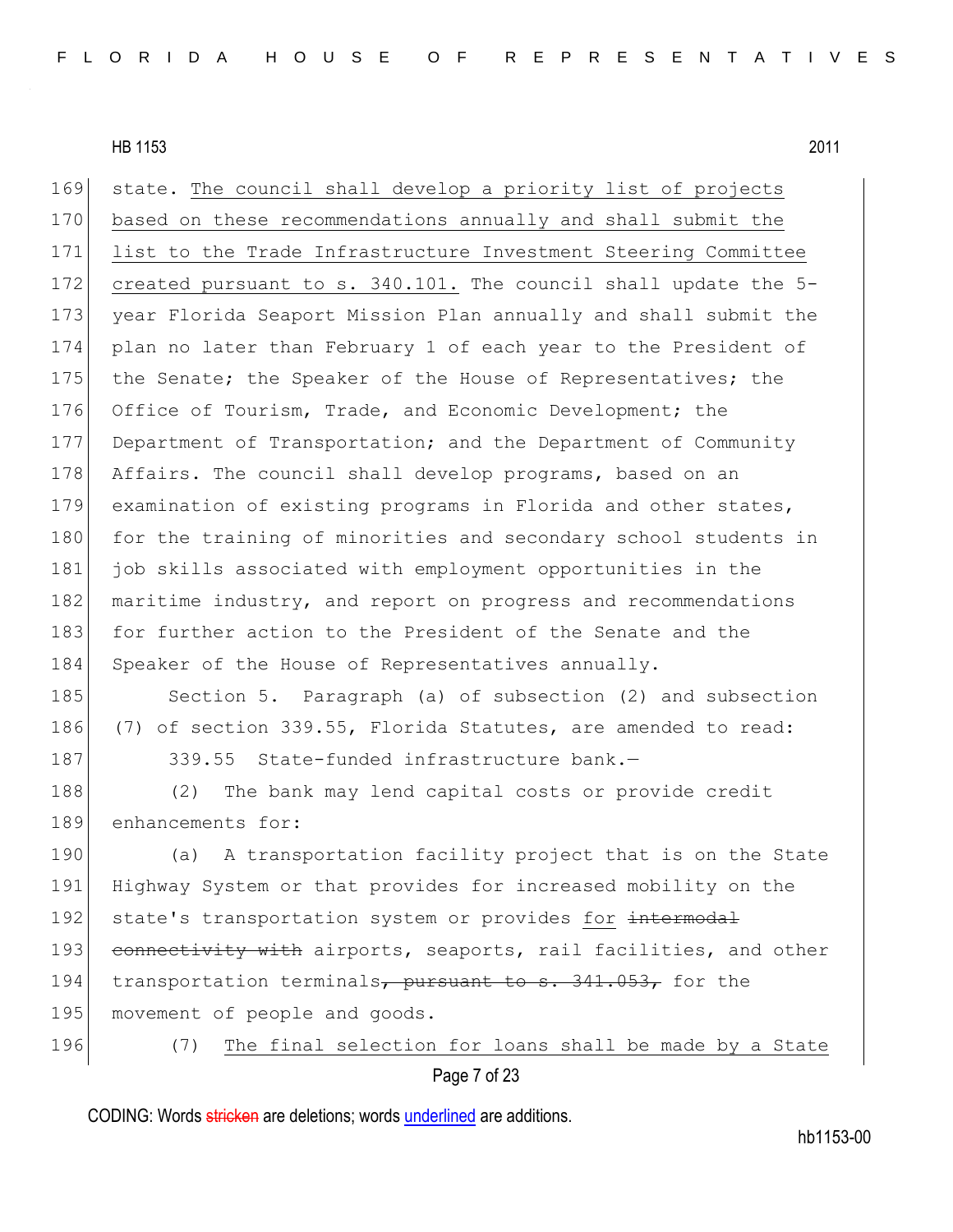| 197 | Infrastructure Bank Selection Committee composed of the          |
|-----|------------------------------------------------------------------|
| 198 | Secretary of Transportation, the director of the Office of       |
| 199 | Tourism, Trade, and Economic Development, and a designated       |
| 200 | representative of the Trade Infrastructure Investment Steering   |
| 201 | Committee who is not one of the other two members of the         |
| 202 | committee. The State Infrastructure Bank Selection Committee     |
| 203 | shall give top priority to projects that promote economic        |
| 204 | development and create new permanent jobs as a top priority and  |
| 205 | The department may consider, but is not limited to, the          |
| 206 | following additional criteria for evaluation of projects for     |
| 207 | assistance from the bank:                                        |
| 208 | The credit worthiness of the project.<br>(a)                     |
| 209 | A demonstration that the project will encourage,<br>(b)          |
| 210 | enhance, or create economic benefits.                            |
| 211 | The likelihood that assistance would enable the<br>(C)           |
| 212 | project to proceed at an earlier date than would otherwise be    |
| 213 | possible.                                                        |
| 214 | The extent to which assistance would foster innovative<br>(d)    |
| 215 | public-private partnerships and attract private debt or equity   |
| 216 | investment.                                                      |
| 217 | The extent to which the project would use new<br>(e)             |
| 218 | technologies, including intelligent transportation systems, that |
| 219 | would enhance the efficient operation of the project.            |
| 220 | The extent to which the project would maintain or<br>(f)         |
| 221 | protect the environment.                                         |
| 222 | A demonstration that the project includes<br>(q)                 |
| 223 | transportation benefits for improving intermodalism, cargo and   |
| 224 | freight movement, and safety.                                    |
|     | Page 8 of 23                                                     |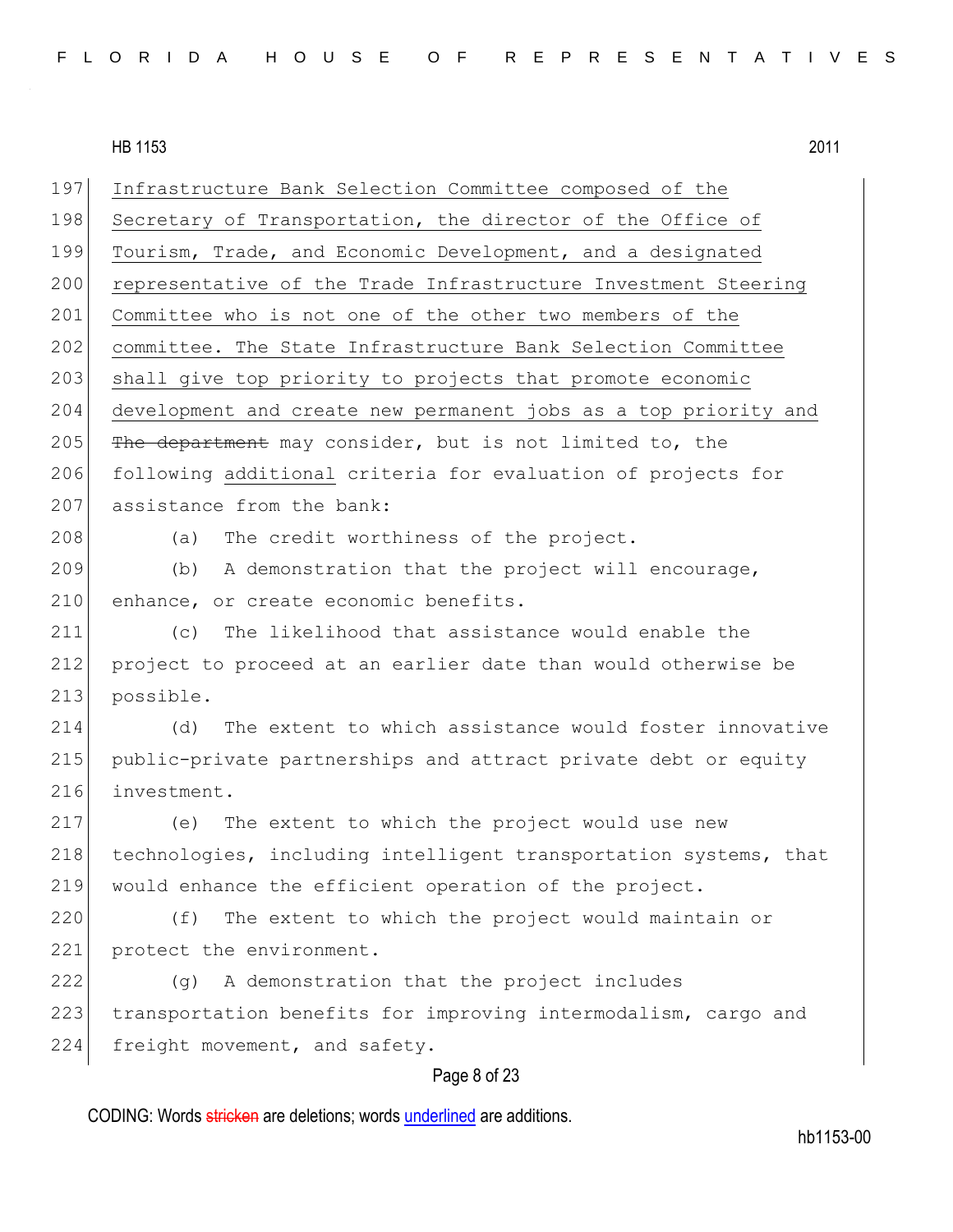225 (h) The extent to which the project significantly improves 226 the state's competitive position to compete for the movement of 227 additional goods into and through this state in association with 228 the widening of the Panama Canal.

229  $(i)$   $(h)$  The amount of the proposed assistance as a 230 percentage of the overall project costs with emphasis on local 231 and private participation.

232  $(j)$   $(i)$  The extent to which the project will provide for 233 connectivity between the State Highway System and airports, 234 seaports, rail facilities, and other transportation terminals 235 and intermodal options pursuant to s. 341.053 for the increased 236 accessibility and movement of people and goods.

237 (k) $(\frac{1}{2})$  The extent to which damage from a disaster that 238 results in a declaration of emergency has impacted a public 239 transportation facility's ability to maintain its previous level 240 of service and remain accessible to the public or has had a 241 major impact on the cash flow or revenue-generation ability of  $242$  the public-use facility.

243 Section 6. Paragraph (b) of subsection (4) of section 244 339.64, Florida Statutes, is amended to read:

245 339.64 Strategic Intermodal System Plan.—

246 (4) The Strategic Intermodal System Plan shall include the 247 following:

248 (b) A project prioritization process. The Strategic 249 Intermodal System projects shall be selected by a Strategic 250 Intermodal System Project Selection Committee composed of the 251 Secretary of Transportation, the department assistant 252 secretaries, the director of the Office of Tourism, Trade, and

# Page 9 of 23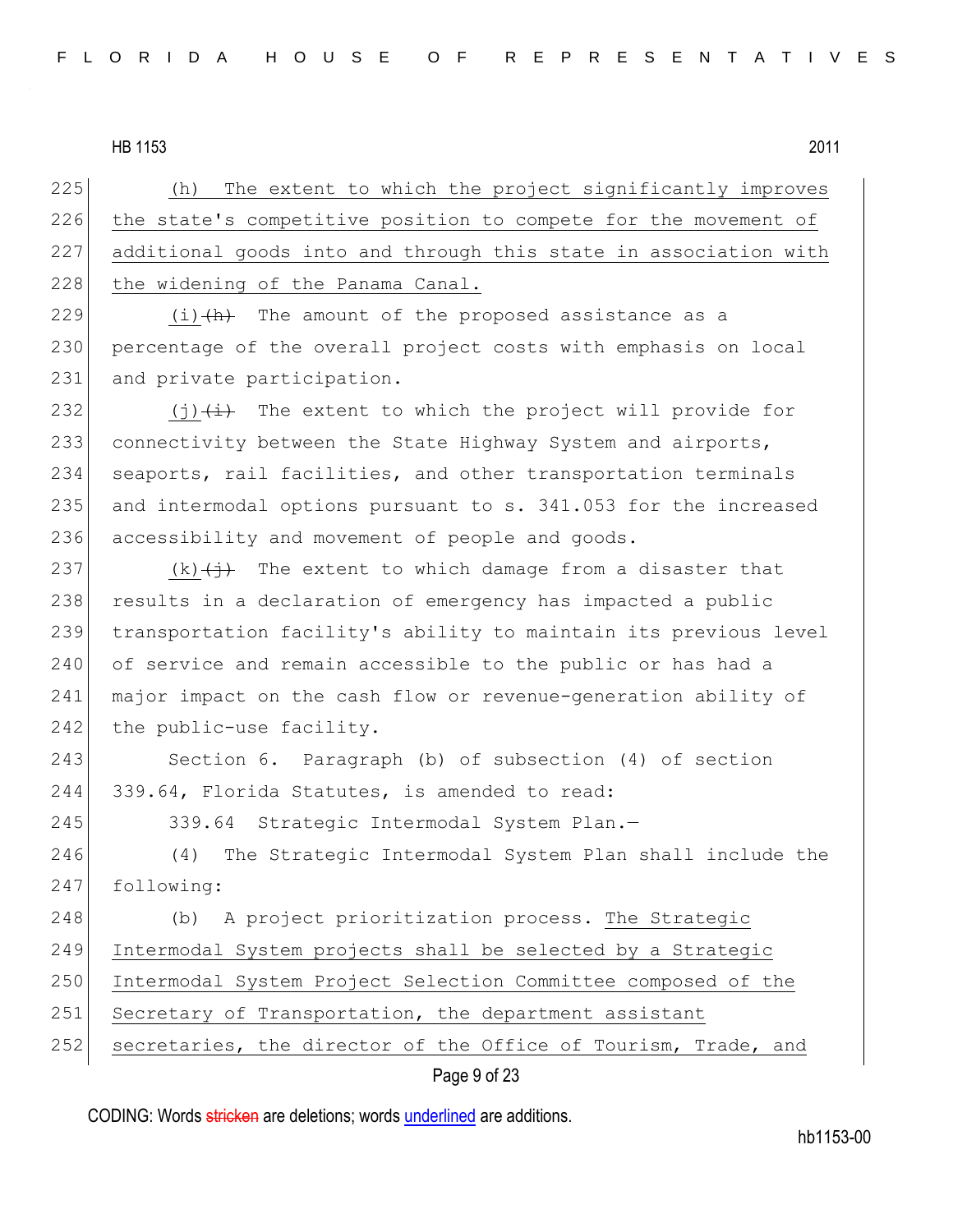| 253<br>Economic Development, and a designated representative of the     |
|-------------------------------------------------------------------------|
| Trade Infrastructure Investment Steering Committee other than           |
| the members of this committee. The Strategic Intermodal System          |
| 256<br>Project Selection Committee shall give top priority to strategic |
| projects that promote economic development and create new               |
| permanent jobs and may consider, but is not limited to, the             |
| 259<br>additional criteria listed in this paragraph for the evaluation  |
| of projects for Strategic Intermodal System funding. The                |
| Strategic Intermodal System Project Selection Committee shall           |
| use these policies to add, advance, and delete Strategic                |
| Intermodal System projects for the department's 5-year work             |
| program developed in accordance with s. 339.135 and this shall          |
| pertain to the department's tentative 5-year work program for           |
| fiscal years 2011-2012 through 2015-2016 prior to the 5-year            |
| work program being adopted in accordance with s. 339.135.               |
| Additional criteria for the evaluation of projects for Strategic        |
| Intermodal System funding pursuant to this paragraph include,           |
| but are not limited to:                                                 |
| 1. A demonstration that the project will encourage,                     |
| enhance, or create economic benefits.                                   |
| The extent to which the project would foster innovative<br>2.           |
| 274<br>public-private partnerships and attract private debt or equity   |
| investment.                                                             |
| The extent to which the project would use new<br>3.                     |
| technologies, including intelligent transportation systems,             |
| which would enhance the efficient operation of the project.             |
| The extent to which the project would maintain or<br>4.                 |
| protect the environment.                                                |
|                                                                         |

# Page 10 of 23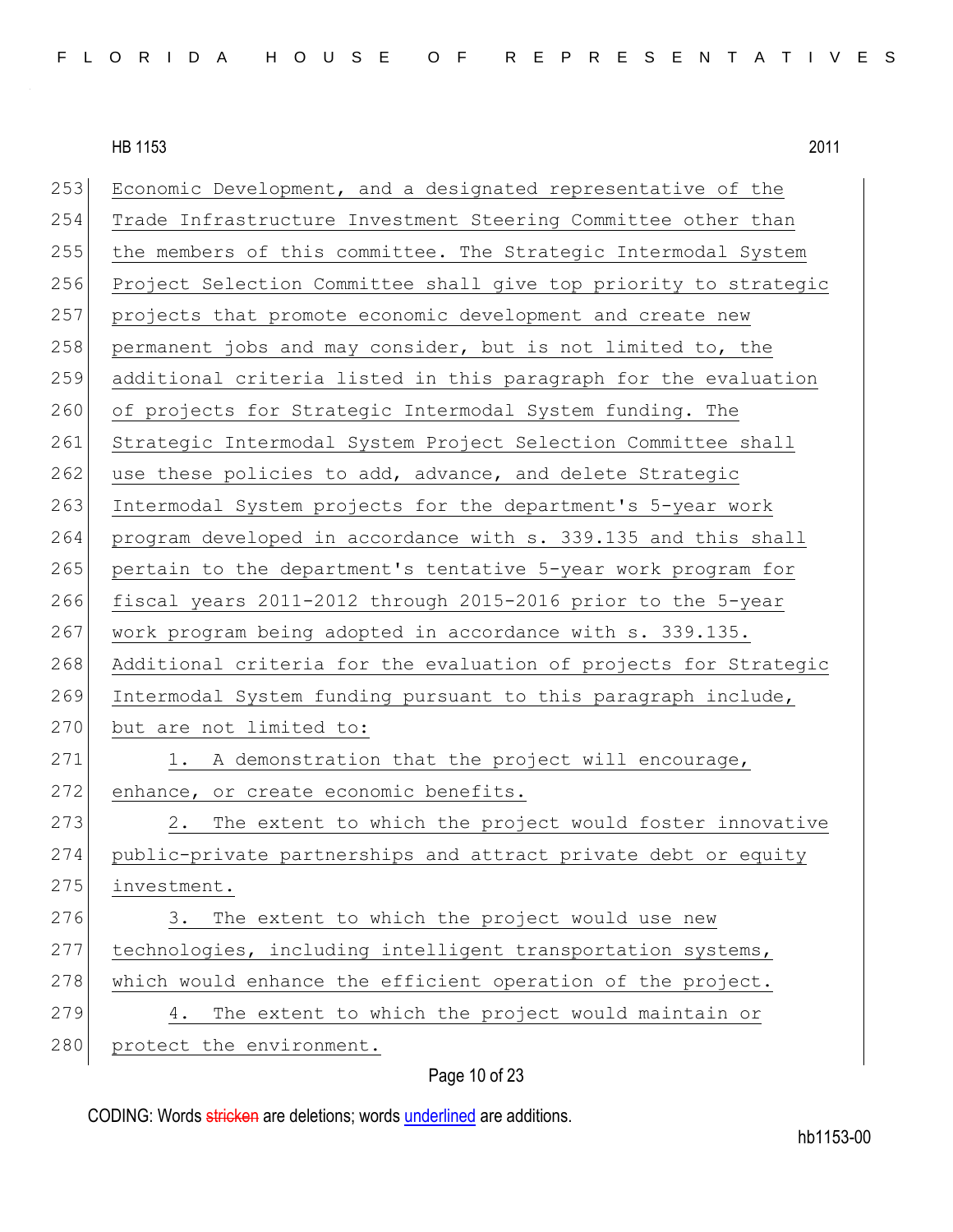281 5. A demonstration that the project includes 282 transportation benefits for improving intermodalism, cargo and 283 freight movement, and safety. 284 6. The extent to which the project significantly improves 285 the state's competitive position to compete for the movement of 286 additional goods into and through this state in association with 287 the widening of the Panama Canal. 288 7. The extent to which the project can generate revenue or 289 | matching funds provided by other project partners as a 290 percentage of the overall project costs with emphasis on local 291 and private participation. 292 8. The extent to which the project can relieve major 293 congestion to promote the more efficient movement of people and  $294$  goods. 295 9. The extent to which the project provides efficient 296 choices for the public and private sector in the movement of 297 people and goods such as express and truck-only lanes where HOV 298 lanes are converted or new lanes are added that are tolled for a 299 premium level of service. 300 10. The extent to which the project will provide for 301 connectivity between the State Highway System and airports, 302 seaports, rail facilities, and other transportation terminals 303 and intermodal options pursuant to s. 341.053 for the increased 304 accessibility and movement of people and goods. 305 11. The extent to which damage from a disaster that 306 results in a declaration of emergency has impacted a Strategic 307 Intermodal System facility's ability to maintain its previous 308 level of service and remain accessible to the public or has had

### Page 11 of 23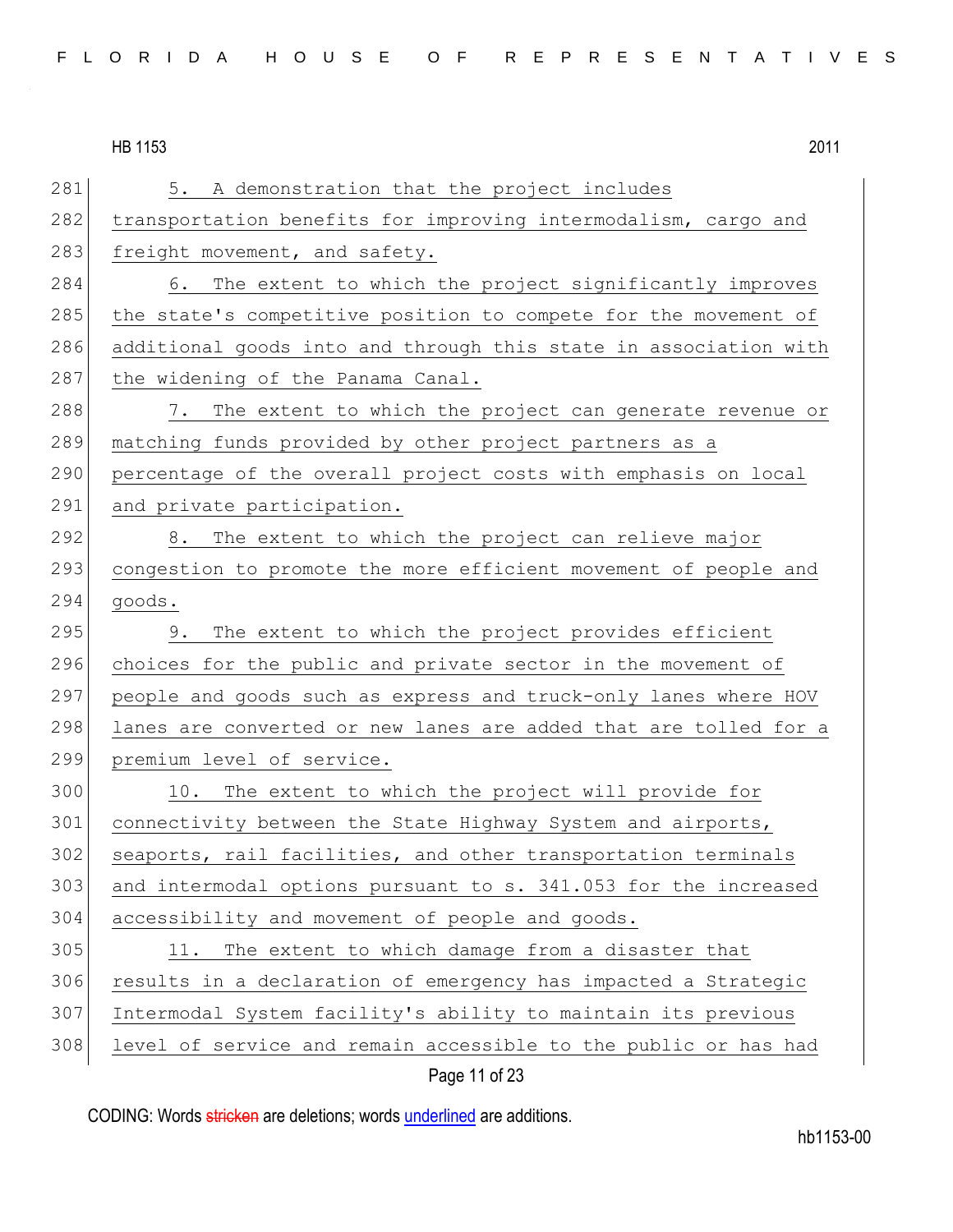|  |  |  |  |  |  | FLORIDA HOUSE OF REPRESENTATIVES |
|--|--|--|--|--|--|----------------------------------|
|--|--|--|--|--|--|----------------------------------|

|     | 2011<br>HB 1153                                                  |
|-----|------------------------------------------------------------------|
| 309 | a major impact on the cash flow or revenue-generation ability of |
| 310 | the public-use facility.                                         |
| 311 | Section 7. Chapter 340, Florida Statutes, consisting of          |
| 312 | sections 340.101 and 340.102, Florida Statutes, is created to    |
| 313 | read:                                                            |
| 314 | Chapter 340                                                      |
| 315 | TRADE INFRASTRUCTURE DEVELOPMENT                                 |
| 316 | 340.101 Florida Trade Infrastructure Investment Act.-            |
| 317 | SHORT TITLE. - This section may be cited as the "Florida<br>(1)  |
| 318 | Trade Infrastructure Investment Act."                            |
| 319 | PURPOSE. The primary purpose of this section is to<br>(2)        |
| 320 | stimulate substantial increases in trade activities and          |
| 321 | opportunities in the state by identifying investment             |
| 322 | opportunities and incentives for projects that capture a larger  |
| 323 | share of the containerized imports originating in Asia and       |
| 324 | serving Florida businesses and consumers; expand export markets  |
| 325 | for Florida businesses; create more efficient logistics patterns |
| 326 | that attract advanced manufacturing and other export-related     |
| 327 | industries to the state; expand the state's role as a hub for    |
| 328 | trade and investment; and enhance the supply chain system in the |
| 329 | state to process, assemble, and ship goods to markets throughout |
| 330 | the eastern United States, Canada, the Caribbean, and Latin      |
| 331 | America; and create new permanent jobs in the state.             |
| 332 | (3)<br>TRADE INFRASTRUCTURE INVESTMENT STEERING COMMITTEE.-      |
| 333 | The Trade Infrastructure Investment Steering Committee<br>(a)    |
| 334 | is created within the Office of the Governor. The committee      |
| 335 | shall consist of the following five members:                     |
| 336 | One member shall be the director of the Office of<br>ı.          |
|     | Page 12 of 23                                                    |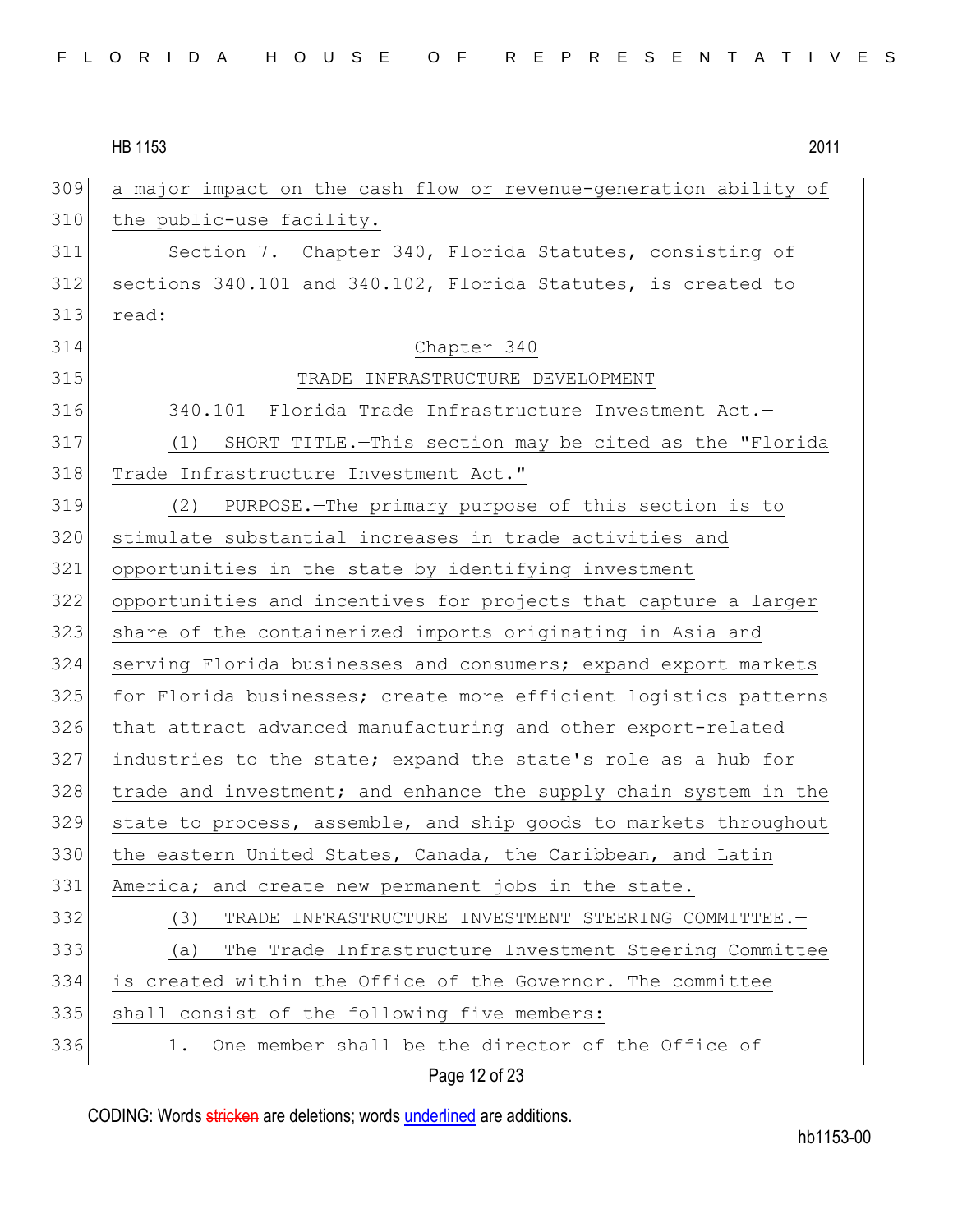| 2011 |
|------|
|      |

| 337 | Tourism, Trade, and Economic Development or the director's       |
|-----|------------------------------------------------------------------|
| 338 | designee.                                                        |
| 339 | 2. One member shall be the Secretary of Transportation or        |
| 340 | the secretary's designee.                                        |
| 341 | 3. One member shall be appointed by the Governor for a           |
| 342 | term of 4 years. This appointee must have significant experience |
| 343 | in international business, transportation, law, or logistics.    |
| 344 | The initial appointment must be made by September 1, 2011.       |
| 345 | Absence from three consecutive meetings shall result in the      |
| 346 | automatic removal of such member. Any appointed member is        |
| 347 | eligible for reappointment.                                      |
| 348 | 4. One member shall be appointed by the President of the         |
| 349 | Senate for an initial term of 2 years. Succeeding terms shall be |
| 350 | 4 years each. This appointee must be a private citizen who has   |
| 351 | significant experience in international business,                |
| 352 | transportation, law, or logistics. The initial appointment must  |
| 353 | be made by September 1, 2011. Absence from three consecutive     |
| 354 | meetings shall result in the automatic removal of such member.   |
| 355 | Any appointed member is eligible for reappointment.              |
| 356 | 5. One member shall be appointed by the Speaker of the           |
| 357 | House of Representatives for an initial term of 2 years.         |
| 358 | Succeeding terms shall be 4 years each. This appointee must be a |
| 359 | private citizen who has significant experience in international  |
| 360 | business, transportation, law, or logistics. The initial         |
| 361 | appointment must be made by September 1, 2011. Absence from      |
| 362 | three consecutive meetings shall result in the automatic removal |
| 363 | of such member. Any appointed member is eligible for             |
| 364 | reappointment.                                                   |

# Page 13 of 23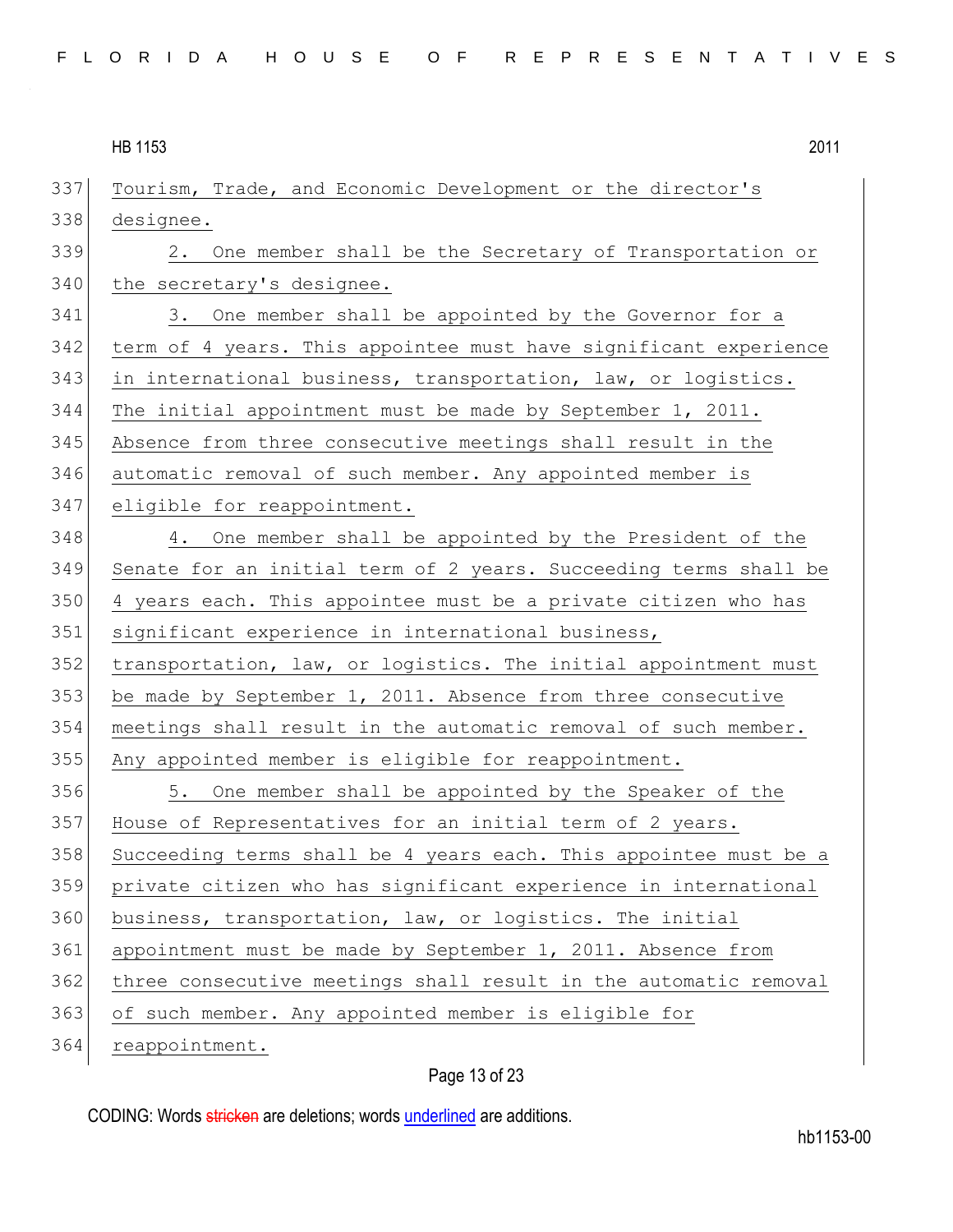(b) The Governor shall select a chair from among the members of the committee every 2 years. The committee shall select a vice chair from among the members of the committee every 2 years. (c) All committee members are required to disclose 370 financial interests and clients pursuant to s. 112.3145. (d) Appointed members of the committee shall serve without compensation, but are entitled to reimbursement for all reasonable, necessary, and actual expenses as determined and approved by the committee pursuant to s. 112.061. (e) The committee may establish a schedule of meetings and meeting locations, but must meet at least quarterly. The initial meeting of the committee must occur by September 1, 2011. 378 (f) The committee: 379 1. May receive, hold, invest, and administer funds and 380 make expenditures consistent with the purposes and provisions of this section. 382 2. May make purchases, sales, exchanges, investment, and 383 reinvestments for and on behalf of the funds received pursuant to this section. 385 3. Shall maintain all official records related to its activities. (4) DUTIES AND RESPONSIBILITIES OF THE STEERING COMMITTEE.—The committee shall: 389 (a) Advise the Governor and Legislature on programs, policies, investments, and other opportunities to transform the state's economy by becoming a hub for trade, logistics, and export-oriented activities.

# Page 14 of 23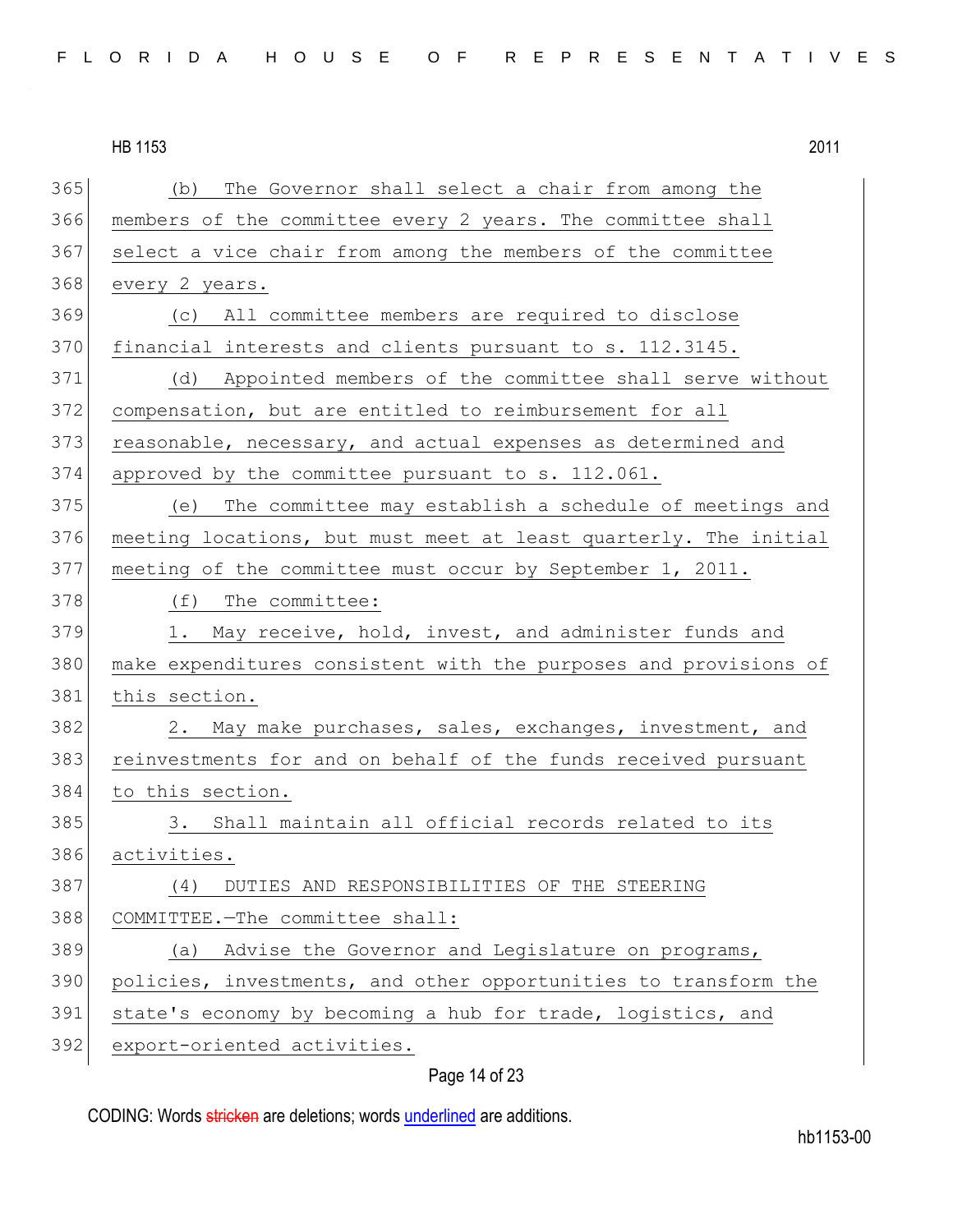393 (b) Identify strategic investments in priority seaport 394 trade infrastructure projects. The Florida Seaport 395 Transportation and Economic Development Council, under 396 311.09(3), shall provide the committee with a list of seaport 397 projects that respond to business opportunities and contribute  $398$  to the state's job growth and economic stability. 399 (c) Identify strategic investments in priority airport 400 trade infrastructure projects. The Department of Transportation 401 and the Florida Airports Council shall provide the committee 402 with a list of airport projects that respond to business 403 opportunities and contribute to the state's job growth and 404 economic stability. 405 (d) Identify strategic investments in priority road and 406 rail trade infrastructure projects. The Department of 407 Transportation and the Florida Railroad Association shall 408 provide the committee with a list of road and rail projects that 409 respond to business opportunities and contribute to the state's 410 job growth and economic stability. 411 (e) Identify marketing tools, incentives, and support 412 services to meet trade and logistics industry needs. Enterprise 413 Florida, Inc., shall provide the committee with a list of 414 marketing tools, incentives, and support services that respond 415 to industry needs. 416 (f) Review current state planning and funding programs, 417 such as the Strategic Intermodal System, to ensure that 418 sufficient and reliable funding for future strategic investments 419 in the state's trade and economic development systems is 420 available, including, but not limited to, a review of whether

Page 15 of 23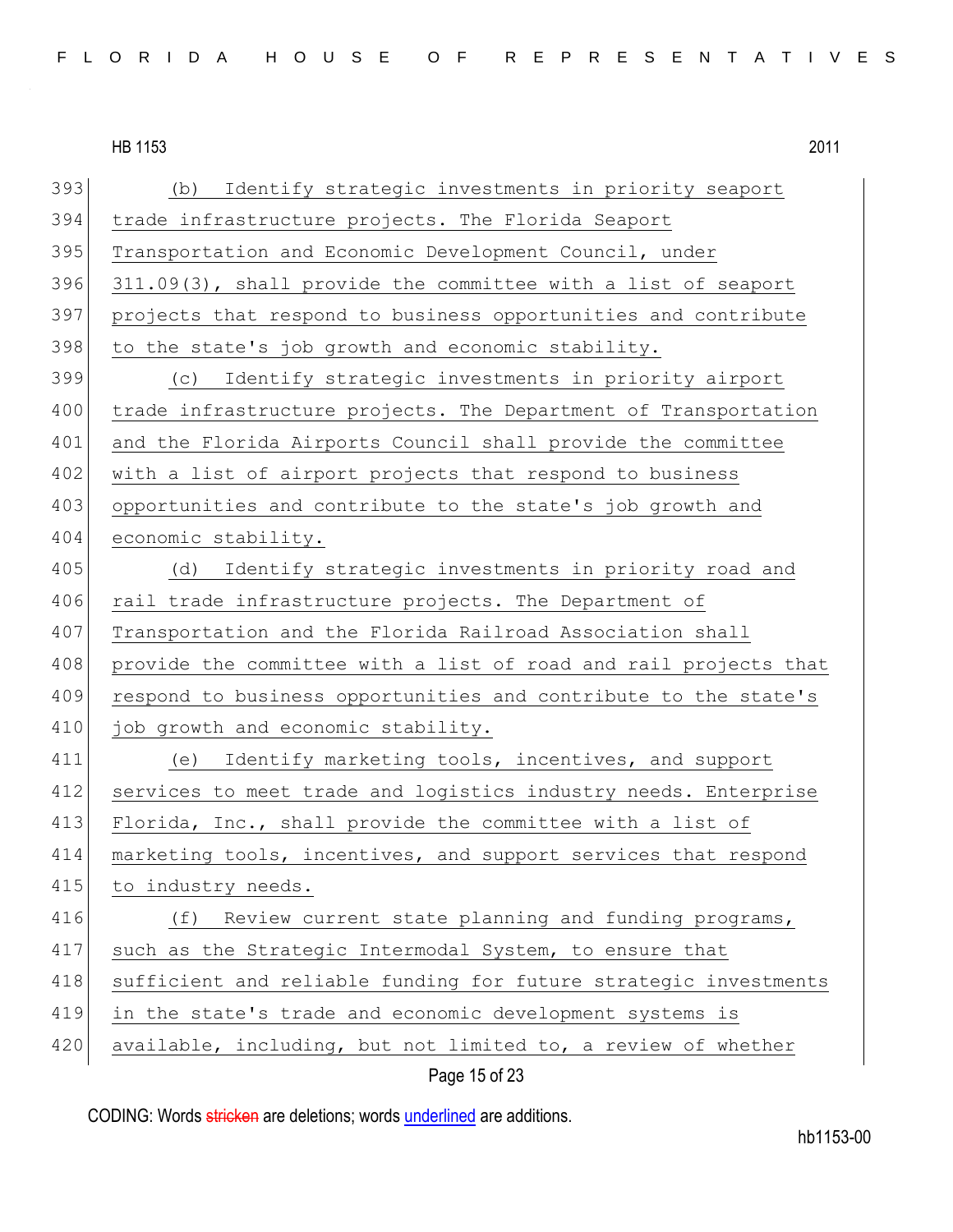421 these programs have the ability to respond to and leverage the 422 maximum amount of available federal dollars and provide 423 significant incentives for investment by private sector 424 businesses. 425 (g) Designate a member other than the Secretary of 426 Transportation or the director of the Office of Tourism, Trade, 427 and Economic Development to serve on the State Infrastructure 428 Bank Selection Committee as provided in s. 339.55. 429 (h) Designate a member other than the Secretary of 430 Transportation or the Director of the Office of Tourism, Trade, 431 and Economic Development to serve on the Strategic Intermodal 432 System Project Selection Committee as provided in s. 339.64. 433 (i) Select projects from the lists provided under 434 paragraphs (b), (c), and (d), which shall be included by the 435 Secretary of Transportation in the Department of 436 Transportation's work program as part of the work program 437 developed and managed in accordance with s. 339.135. 438 (5) COMMITTEE STAFF AND EMPLOYEES.—One full-time 439 equivalent position shall be provided by the Office of Tourism, 440 Trade, and Economic Development for the committee. The committee 441 shall be provided \$300,000 annually from the State 442 Transportation Trust Fund to employ consultants or other experts 443 and to pay for travel expenses of committee members. Such 444 expenses shall be paid directly from the State Transportation 445 Trust Fund. The staff, under the direction of the committee, 446 shall manage the operations of the committee and perform other 447 duties to assist the committee in reviewing project applications 448 and notifying applicants of the committee's investment

Page 16 of 23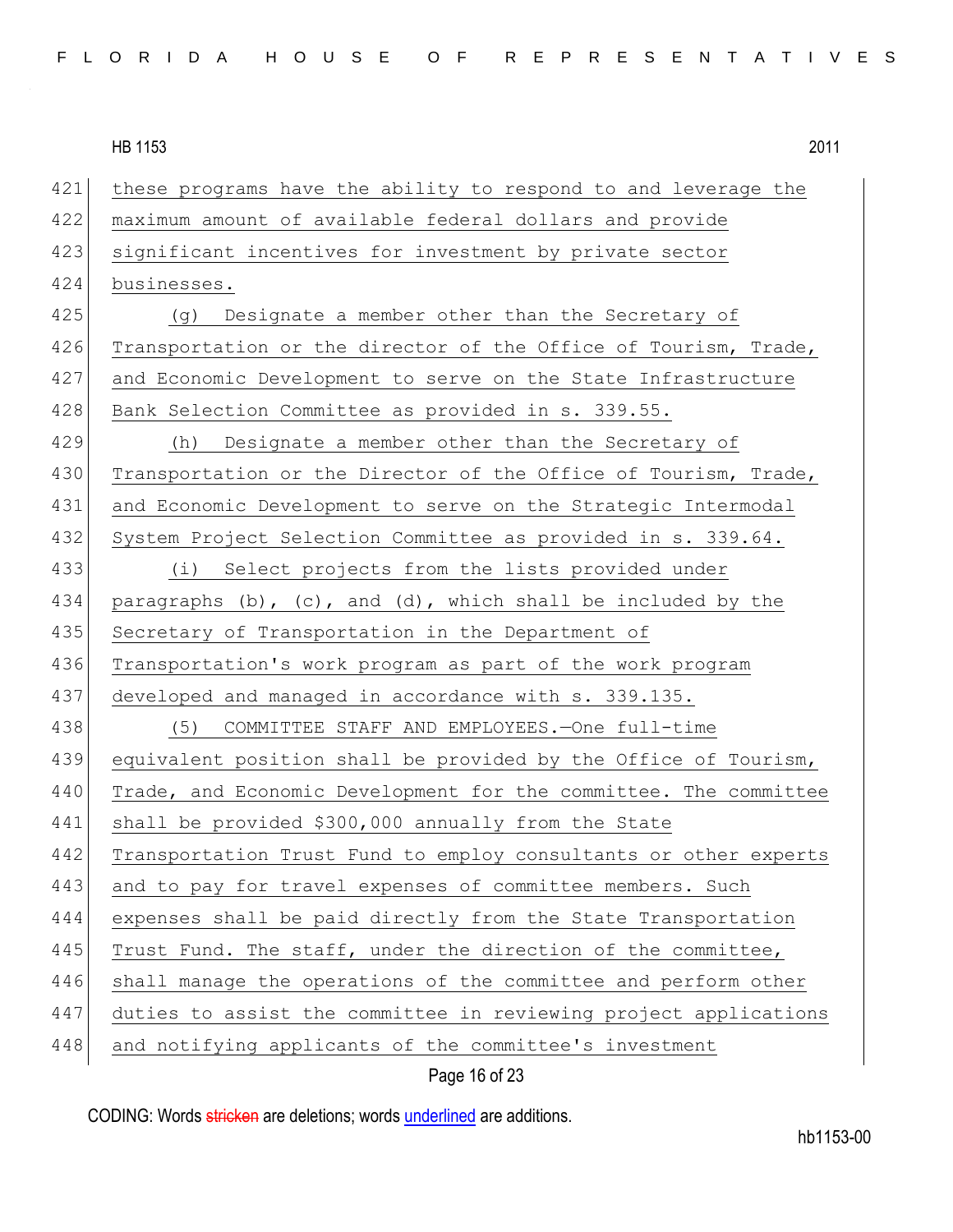449 decisions. 450 (6) COMMITTEE REPORTING REQUIREMENTS.—Prior to December 1 451 of each year, the committee shall submit to the Governor, the 452 President of the Senate, and the Speaker of the House of 453 Representatives a complete and detailed report on programs, 454 policies, investments, and other opportunities identified 455 pursuant to subsection (4). This report shall include methods 456 for implementing and funding such findings. 457 340.102 Port, airport, and railroad intermodal plans.-458 (1) Each local governmental entity with comprehensive 459 planning jurisdiction under part II of chapter 163 over 460 deepwater ports listed in s. 311.09(1), airports, railroad 461 facilities, or intermodal transportation projects may prepare a 462 comprehensive economic development and expansion and intermodal 463 transportation plan with a 10-year horizon. Each plan shall be 464 incorporated into the applicable local government comprehensive 465 plan at the next scheduled amendment of the local government 466 comprehensive plan. 467 (2) Each plan must include the following: 468 (a) An economic development element that identifies 469 targeted business opportunities for increasing business and 470 attracting new business for which a particular facility has a 471 strategic advantage over its competitors, identifies financial 472 resources and other inducements to encourage growth of existing 473 business and acquisition of new business, and provides a 474 projected schedule for attainment of the plan's goals. 475 (b) An infrastructure development and improvement element 476 that identifies all projected infrastructure improvements within

### Page 17 of 23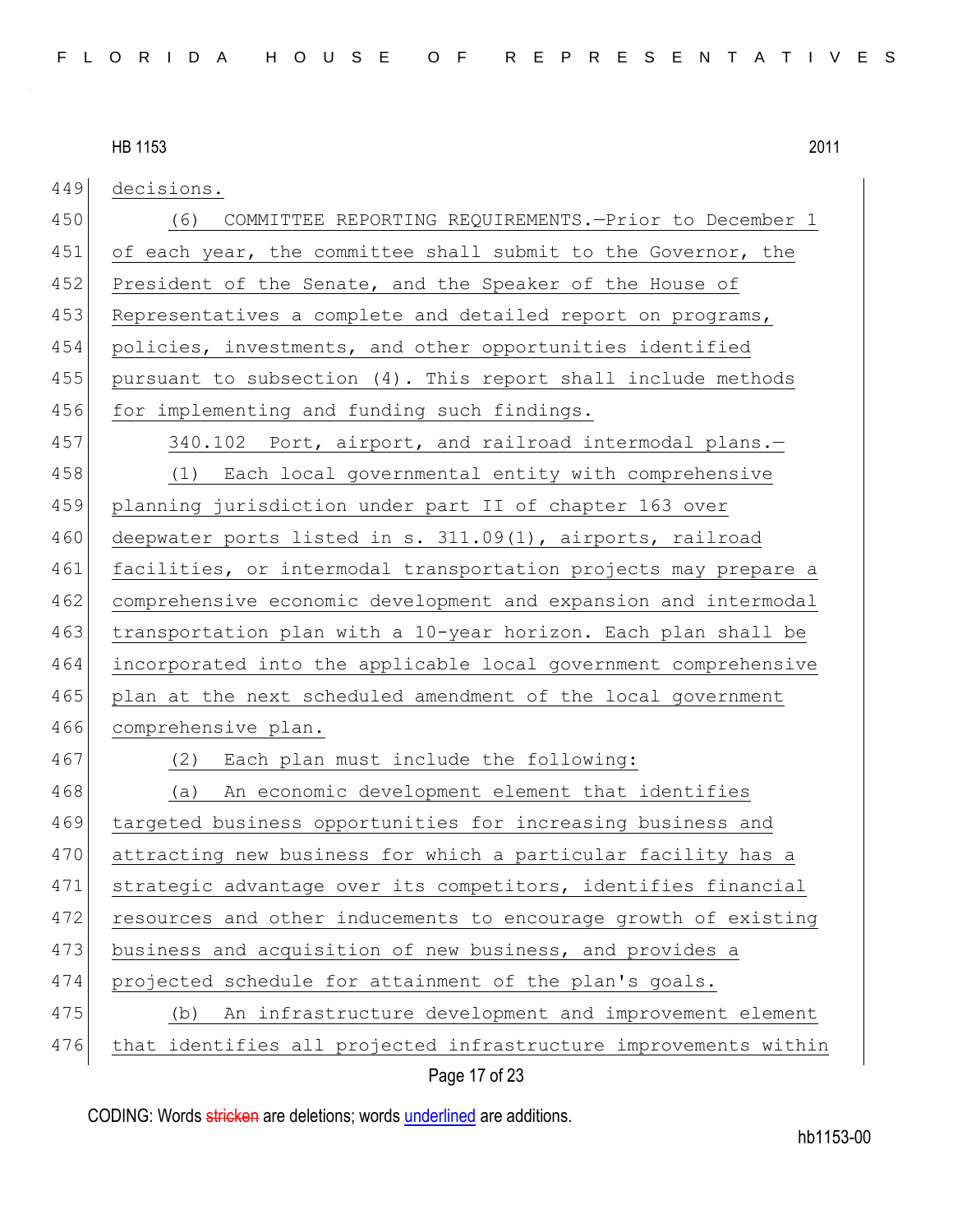477 the plan area which require improvement, expansion, or 478 development in order for a port, airport, or railroad to attain 479 a strategic advantage for competition with national and 480 international competitors. 481 (c) An element that identifies all intermodal 482 transportation facilities, including sea, air, rail, or road 483 facilities, which are available or have potential, with 484 improvements, to be available for necessary national and 485 international commercial linkages and provides a plan for the 486 integration of port, airport, and railroad activities with 487 existing and planned transportation infrastructure. 488 (d) An element that identifies physical, environmental, 489 and regulatory barriers to achievement of the plan goals and 490 provides recommendations for overcoming those barriers. 491 (e) An intergovernmental coordination element that 492 specifies modes and methods to coordinate plan goals and 493 missions with the missions of the Department of Transportation, 494 other state agencies, and affected local general-purpose 495 governments. 496 (3) Upon approval of a plan by a local general-purpose 497 government, the port, airport, or railroad projects and 498 activities identified by the plan shall constitute a priority 499 list for state and local funding for transportation and related 500 infrastructure projects for the Department of Transportation, 501 the Office of Tourism, Trade, and Economic Development, the 502 Department of Community Affairs, and all other state agencies. 503 (4) Upon approval of a plan, state regulatory and land 504 management agencies, including the Department of Environmental

Page 18 of 23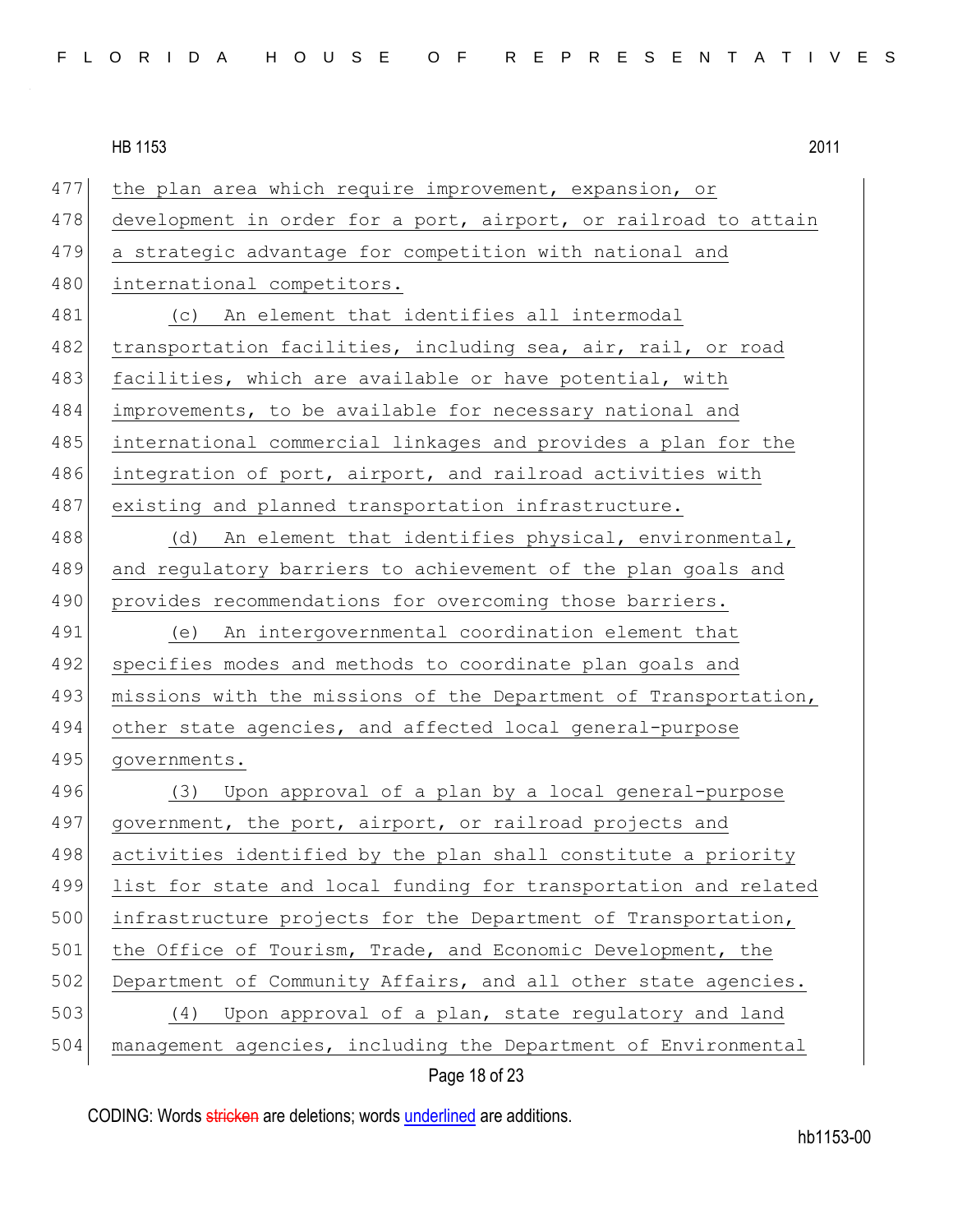|--|

505 Protection, the water management districts created pursuant to 506 chapter 373, and the Board of Trustees of the Internal 507 Improvement Trust Fund, shall develop a memorandum of agreement 508 for assisting each port in the expedited implementation of 509 projects included in each plan. 510 Section 8. Subsection (12) is added to section 373.406, 511 Florida Statutes, to read: 512 373.406 Exemptions.—The following exemptions shall apply: 513 (12) All overwater piers, docks, and similar structures 514 located in a deepwater port listed in s. 311.09 are not part of 515 a stormwater management system and are not impervious under this 516 chapter or chapter 403 if the port has a Stormwater Pollution 517 Prevention Plan pursuant to the National Pollutant Discharge 518 Elimination System Program. 519 Section 9. Subsection (8) of section 373.4133, Florida 520 Statutes, is amended to read: 521 373.4133 Port conceptual permits.-522 (8) Except as otherwise provided in this section, the 523 following procedures apply to the approval or denial of an 524 application for a port conceptual permit or a final permit or 525 authorization: 526 (a) Applications for a port conceptual permit, including 527 any request for the conceptual approval of the use of 528 sovereignty submerged lands, shall be processed in accordance 529 with the provisions of ss. 373.427 and 120.60. However, if the 530 applicant believes that any request for additional information

532 request an informal hearing pursuant to s.  $120.57(2)$  before the

531 is not authorized by law or agency rule, the applicant may

### Page 19 of 23

CODING: Words stricken are deletions; words underlined are additions.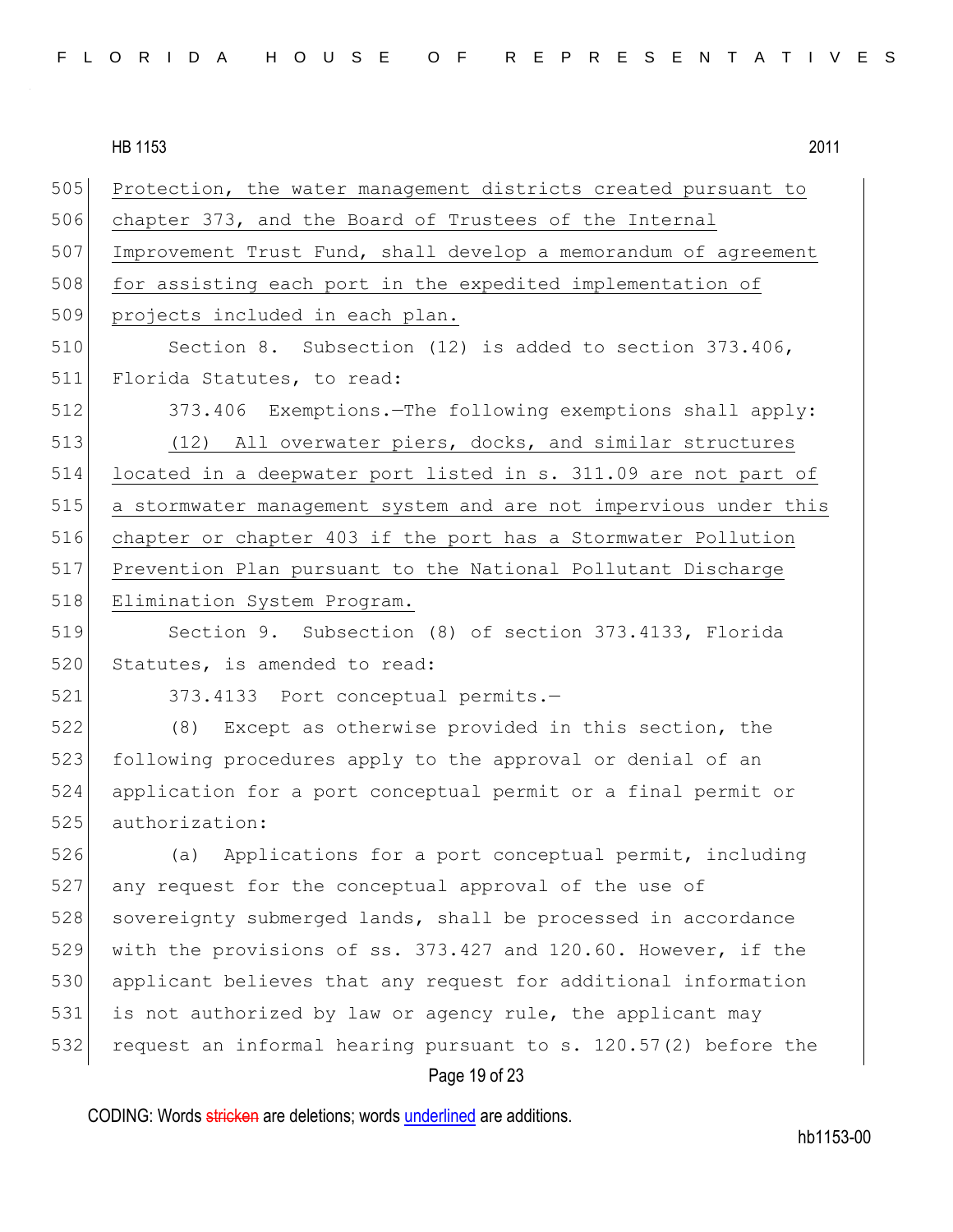533 Secretary of Environmental Protection to determine whether the 534 application is complete.

 (b) Notwithstanding any other provision of law, the department shall issue a notice of intent within 30 days after 537 receipt of an application for a port conceptual permit. Upon issuance of the department's notice of intent to issue or deny a port conceptual permit, the applicant shall publish a one-time notice of such intent, prepared by the department, in the newspaper with the largest general circulation in the county or 542 counties where the port is located.

543 (c) A notice of intent to issue a port conceptual permit 544 creates a rebuttable presumption that development of the port or 545 private facilities consistent with the approved port master plan 546 complies with all applicable standards for issuance of a 547 conceptual permit, an environmental resource permit, and 548 sovereign lands authorization pursuant to this chapter and 549 chapters 161, 253, and 403. The presumption may be overcome only 550 by clear and convincing evidence.

 (d) Upon issuance and finalization of a port conceptual permit and, if necessary, an environmental resource permit or 553 sovereign lands authorization pursuant to this section, the department shall notify the United States Army Corps of Engineers that the applicant is in compliance with all state water quality and regulatory requirements and shall issue any 557 requested construction permit within 30 days after receipt of 558 the request.  $(e)$  (e) Final agency action on a port conceptual permit is

560 subject to challenge pursuant to ss. 120.569 and 120.57.

# Page 20 of 23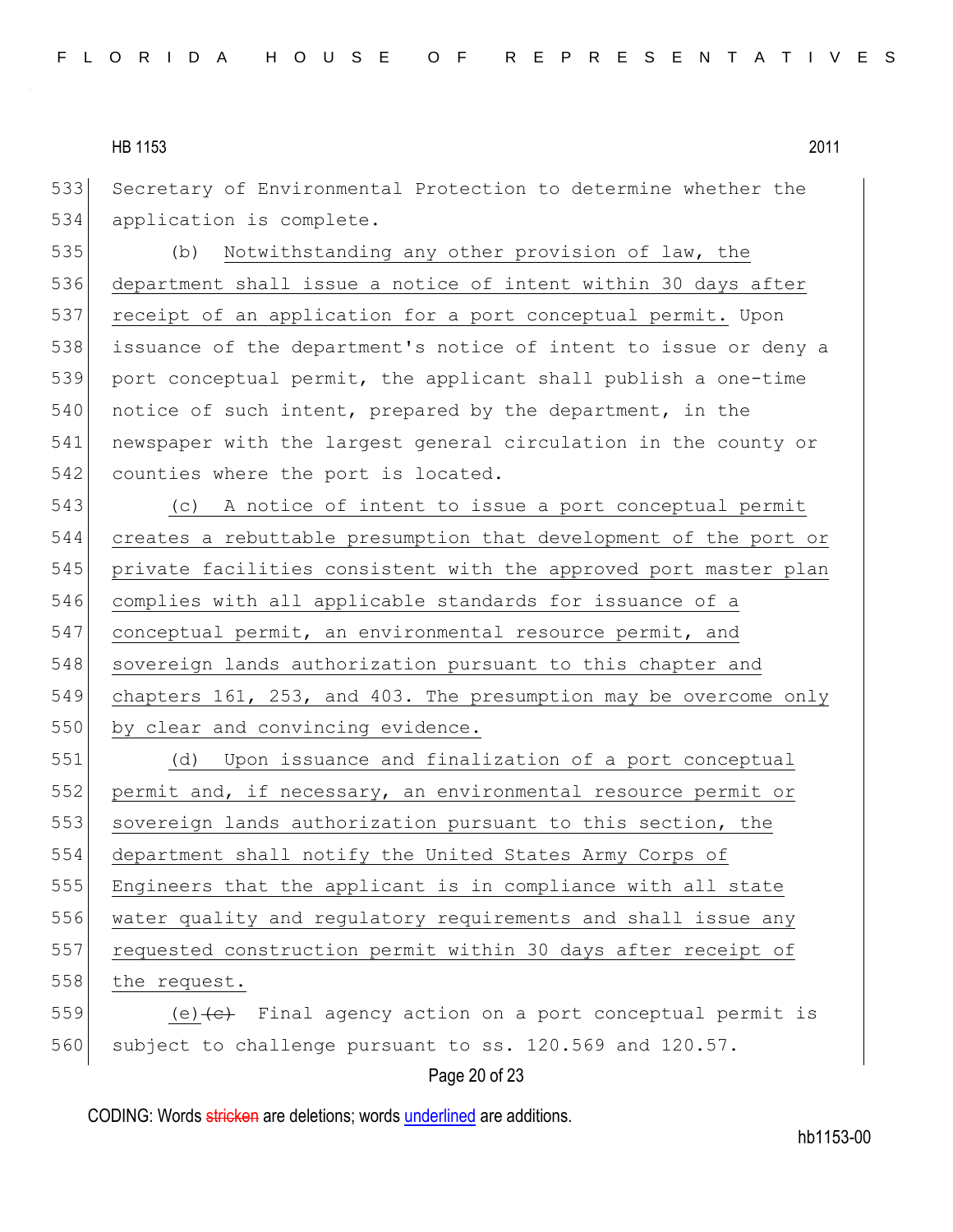561 However, final agency action to authorize subsequent 562 construction of facilities contained in a port conceptual permit 563 may only be challenged by a third party for consistency with the 564 port conceptual permit.

565  $(f)$  (f)  $(d)$  A person who will be substantially affected by a 566 final agency action described in paragraph (e)  $\left\{\epsilon\right\}$  must initiate 567 administrative proceedings pursuant to ss. 120.569 and 120.57 568 within 21 days after the publication of the notice of the 569 proposed action. If administrative proceedings are requested, 570 the proceedings are subject to the summary hearing provisions of 571 s. 120.574. However, if the decision of the administrative law 572 judge will be a recommended order rather than a final order, a 573 summary proceeding must be conducted within 90 days after a 574 party files a motion for summary hearing, regardless of whether 575 the parties agree to the summary proceeding.

576 Section 10. Subsection (3) of section 403.813, Florida 577 Statutes, is amended to read:

578 403.813 Permits issued at district centers; exceptions.-579 (3) A permit is not required under this chapter, chapter 580 373, chapter 61-691, Laws of Florida, or chapter 25214 or 581 chapter 25270, 1949, Laws of Florida, for maintenance dredging 582 conducted under this section by the seaports of Jacksonville, 583 Port Canaveral, Fort Pierce, Palm Beach, Port Everglades, Miami, 584 Port Manatee, St. Petersburg, Tampa, Port St. Joe, Panama City, 585 Pensacola, Key West, and Fernandina or by inland navigation 586 districts, if the dredging to be performed is no more than is 587 necessary to meet the original design specifications or 588 configurations, the work is conducted in compliance with s.

Page 21 of 23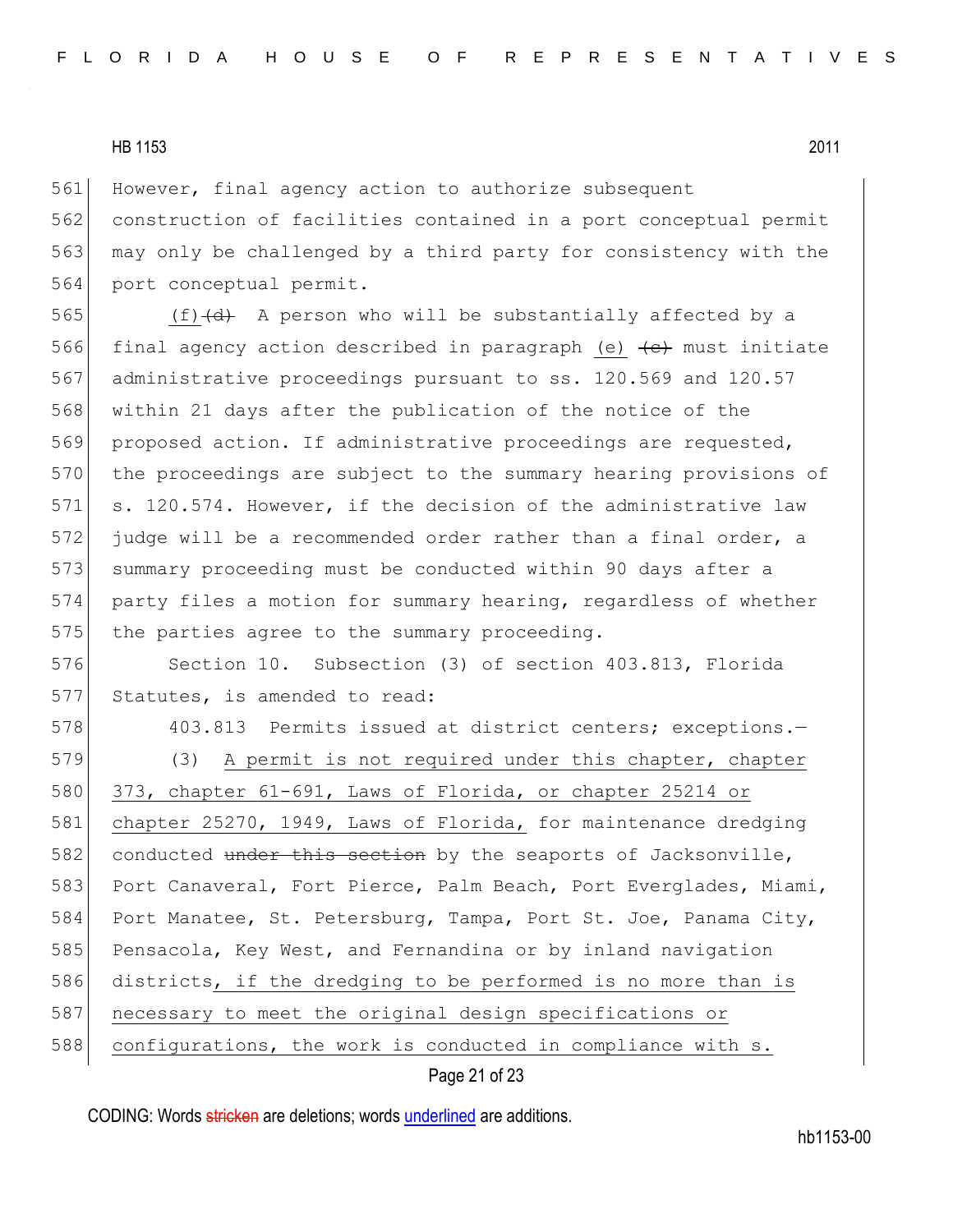589 379.2431(2)(d), and previously undisturbed natural areas are not 590 significantly impacted. In addition:

 (a) A mixing zone for turbidity is granted within a 150- meter radius from the point of dredging while dredging is ongoing, except that the mixing zone may not extend into areas supporting wetland communities, submerged aquatic vegetation, or 595 hardbottom communities.

596 (b) The discharge of the return water from the site used 597 for the disposal of dredged material shall be allowed only if 598 such discharge does not result in a violation of water quality 599 standards in the receiving waters. The return-water discharge 600 into receiving waters shall be granted a mixing zone for 601 turbidity within a 150-meter radius from the point of discharge 602 into the receiving waters during and immediately after the 603 dredging, except that the mixing zone may not extend into areas 604 supporting wetland communities, submerged aquatic vegetation, or 605 hardbottom communities. Ditches, pipes, and similar types of 606 linear conveyances may not be considered receiving waters for 607 the purposes of this subsection.

608 (c) The state may not exact a charge for material that this subsection allows a public port or an inland navigation district to remove. In addition, consent to use any sovereignty submerged lands pursuant to this section is hereby granted.

 (d) The use of flocculants at the site used for disposal 613 of the dredged material is allowed if the use, including supporting documentation, is coordinated in advance with the department and the department has determined that the use is not harmful to water resources.

### Page 22 of 23